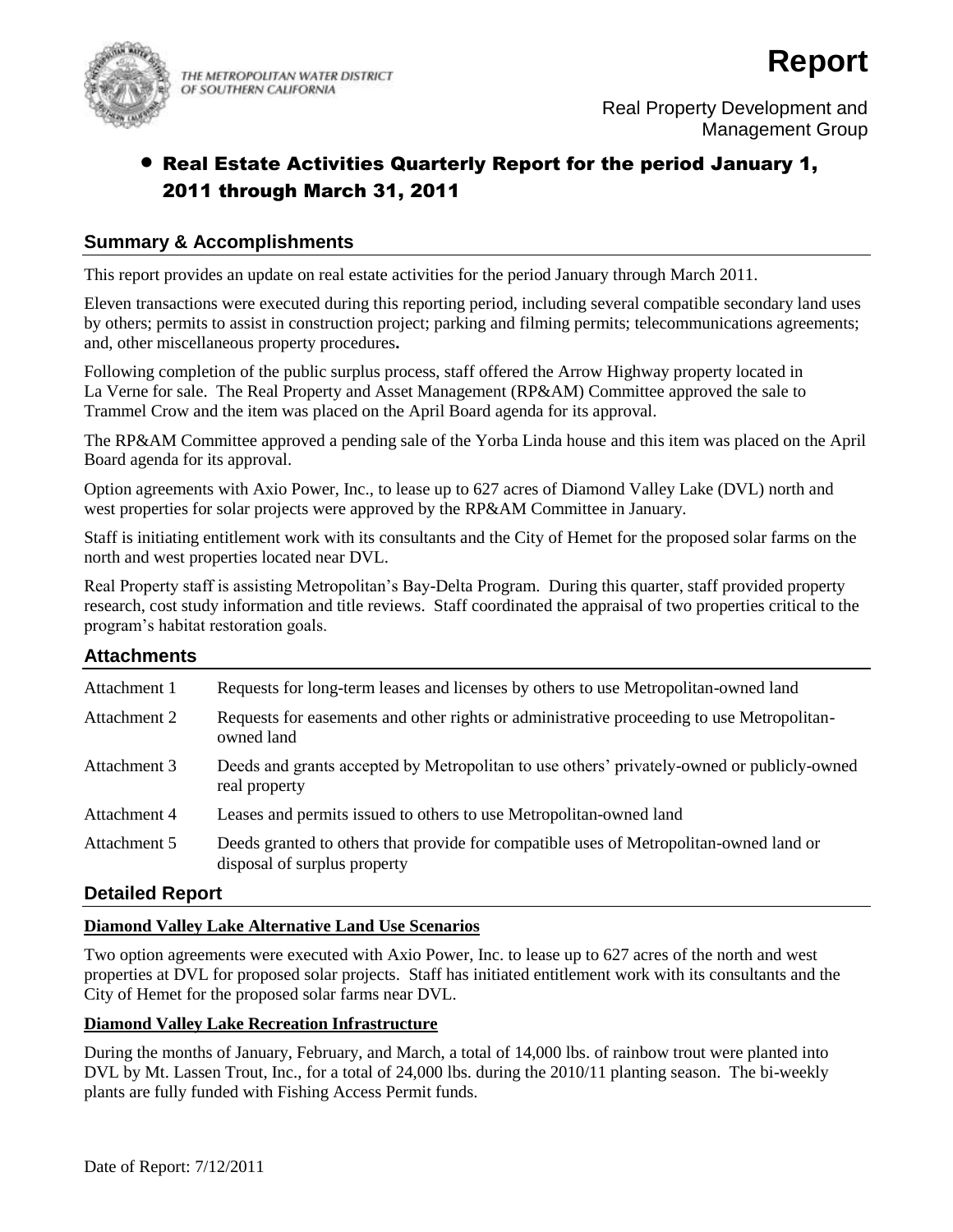# Board Report (Real Estate Activities Quarterly Report for the period January 1, 2011 through March 31, 2011)

Approximately 80,000 anglers have visited Diamond Valley Lake, and 15,000 private boats launched since the reopening of the boat ramp December 20, 2009. Increased launch fees collected through March for the purpose of reimbursing the cost of construction are estimated to be \$98,000.

Lake elevation rose 18.61 vertical feet (88,152 AF) during the quarter. Current elevation is at 93% of capacity.

### **Diamond Valley Lake Visitor Center**

The Western Riverside County Clean Cities Coalition hosted the 4<sup>th</sup> Annual Environmental Youth Conference in March at the DVL Visitor Center. The theme of this year's conference was "Vision for a Cleaner, Clear Future". The purpose of this conference was to allow students an opportunity to learn about and gain a sense of environmental responsibility and to raise awareness among the students about the relationship between human health and the environmental footprint being left behind. The conference allowed students to participate in workshops, presentations and other activities related to air quality, green cities, and conservation. It focused on how to live in today's world to preserve resources for the generations to come and to enact cleaner practices that will improve quality of life and environment. Conference partners included American Lung Association of California, California Regional Environmental Education Community, County of Riverside Flood Control, Eastern Municipal Water District, Riverside County Waste Management, Riverside County Children's Asthma Program, South Coast Air Quality Management District and Rancho California Water District.

The Western Science Center continues to bring field trips to the DVL Visitor Center. The DVL docents have been actively working with students participating in Metropolitan's Education Program.

The Western Center Academy students continue to monitor the aquarium/aquatic biology exhibits, and update the information as needed.

| Program               | Number of<br><b>Visitors</b><br><b>January 2011</b> | Number of<br>Visitors<br><b>February 2011</b> | Number of<br><b>Visitors</b><br><b>March 2011</b> | <b>Total Visitors</b><br><b>January</b><br>through<br><b>March 2011</b> |
|-----------------------|-----------------------------------------------------|-----------------------------------------------|---------------------------------------------------|-------------------------------------------------------------------------|
| Visitor Center        | 1,633                                               | 1,244                                         | 1,241                                             | 4,118                                                                   |
| Viewpoint             | 2,685                                               | 2,004                                         | 2,178                                             | 6,867                                                                   |
| Field Trips           | 634                                                 | 839                                           | 1,480                                             | 2,953                                                                   |
| Tours and Inspection  |                                                     |                                               |                                                   |                                                                         |
| <b>Trips</b>          | 78                                                  | 69                                            | 146                                               | 293                                                                     |
| <b>Special Events</b> | 0                                                   | 0                                             | 263                                               | 263                                                                     |
| <b>TOTAL</b>          | 5,030                                               | 4,156                                         | 5,308                                             | 14,494                                                                  |

DVL Visitor Center and Viewpoint statistics during January through March 2011 include:

### **Requests Received for Secondary Uses**

### **Requests for Long Term Leases and Licenses**

During the third quarter of fiscal year 2010/11, there was one request for a long-term lease (exceeding one year) as shown on **Attachment 1**. Leases are generally considered on property owned by Metropolitan that is not appropriate to be declared surplus due to underlying Metropolitan pipelines or operational needs. Leasing provides an opportunity to defray operations and maintenance costs. Fees and rents to be charged are determined during the appraisal process, which occurs after all the operational and technical issues are addressed, maps and exhibits are prepared, and the general terms, limitations, and conditions have been agreed upon. These fees and rents require a current market appraisal and may take into consideration any mutual benefits that Metropolitan may receive from the lease or license.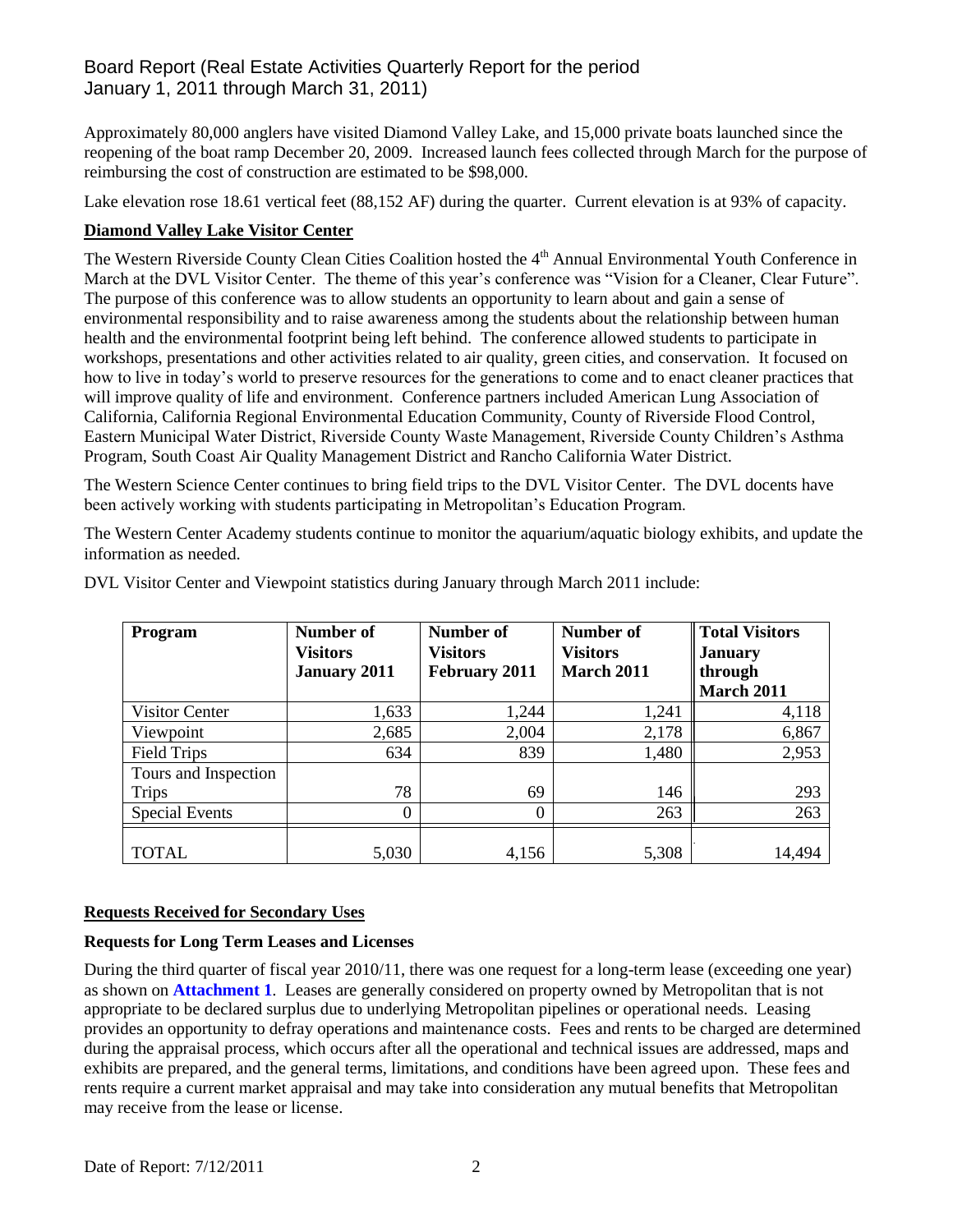# Board Report (Real Estate Activities Quarterly Report for the period January 1, 2011 through March 31, 2011)

Terra-Gen Power is requesting a long-term transmission line and access lease across a portion of Metropolitan's Colorado River Aqueduct right of way in Riverside County near Desert Center. Terra-Gen Power is developing a solar farm on an adjacent property.

Metropolitan's standard leasing terms and conditions include: a) Metropolitan holds paramount rights to use the property; b) Lease provides only secondary uses and is not required by Lessee for primary or regulatory conditions or permits; c) Metropolitan has unconditional right to enter and inspect the property; d) No hazardous substances allowed; e) Rent based on market appraisal; f) Term length less than ten years or identified in board report; g) Cancellation clause for one year or less (except for leases with public entities or for telecommunications purposes); h) Lessee responsible for maintenance; i) Lessee pays all applicable fees, costs, and taxes, e.g. business and possessory taxes; j) Lease to contain insurance, indemnification, defense, and hold harmless provisions protecting Metropolitan against liability; k) Any improvements provided by the tenant/lessee require prior written Metropolitan approval; and, l) Compliance is required with all local, state, and federal laws. An administrative processing fee paid by the requestor/applicant is generally required.

### **Requests for Fee and Easements**

**Attachment 2** is a listing of the recent requests for easements and other durable property interests or administrative proceedings (for example, quitclaims). The easement requests are considered on properties that are not categorized as surplus due to underlying Metropolitan pipelines or operational needs. There were no requests for infrastructure improvements including access, roads and utilities during this reporting period.

### **Completed Transactions**

### **Deeds and Grants Accepted by Metropolitan**

One transaction was executed and accepted during this reporting period. **Attachment 3** lists this transaction.

A special events agreement was obtained from Catellus Operating Limited Partnership to use the Fred Harvey Restaurant at Union Station train terminal for a Metropolitan Board of Directors event.

### **Leases and Permits Granted**

Ten transactions were executed and issued during this reporting period (see **Attachment 4**). These instruments allow others a compatible secondary use of Metropolitan-owned land. The agreements include one lease, one lease amendment, one license amendment, six entry permits, and one facilities use agreement all of which conform to criteria affirmed by Metropolitan's Board.

An entry permit was issued to American Water Works Association (AWWA) to allow the photography of Metropolitan facilities and staff at portions of the Metropolitan Headquarters Building, F. E. Weymouth Water Treatment Plant and Live Oak Reservoir for AWWA publications. These publications will promote Diamond Valley Lake and educate the public on current water issues such as the quagga mussels.

A facilities use agreement was executed with California Building Performance Contractors Association, Inc. (CBPCA) which allows CBPCA non-exclusive access to Metropolitan's Douma House and former Visitor Center at Diamond Valley Lake for a fee of \$300 per day. CBPCA is using the facilities to provide green workforce training and certification testing. This use will vary each month on an as-needed basis.

The term of a license to Castaic Lake Water Agency (CLWA) was amended to allow for additional time for invasive on-site investigations and temporary activities and equipment needed to install and maintain CLWA's expanded turnout from the Foothill Feeder pipeline right of way.

Cingular Wireless was granted a long-term lease to allow for the operation and maintenance of an existing telecommunications facility at Iron Mountain Pumping Plant. This agreement replaces an existing agreement and will bring the terms and conditions up to date, as well as increases the rent.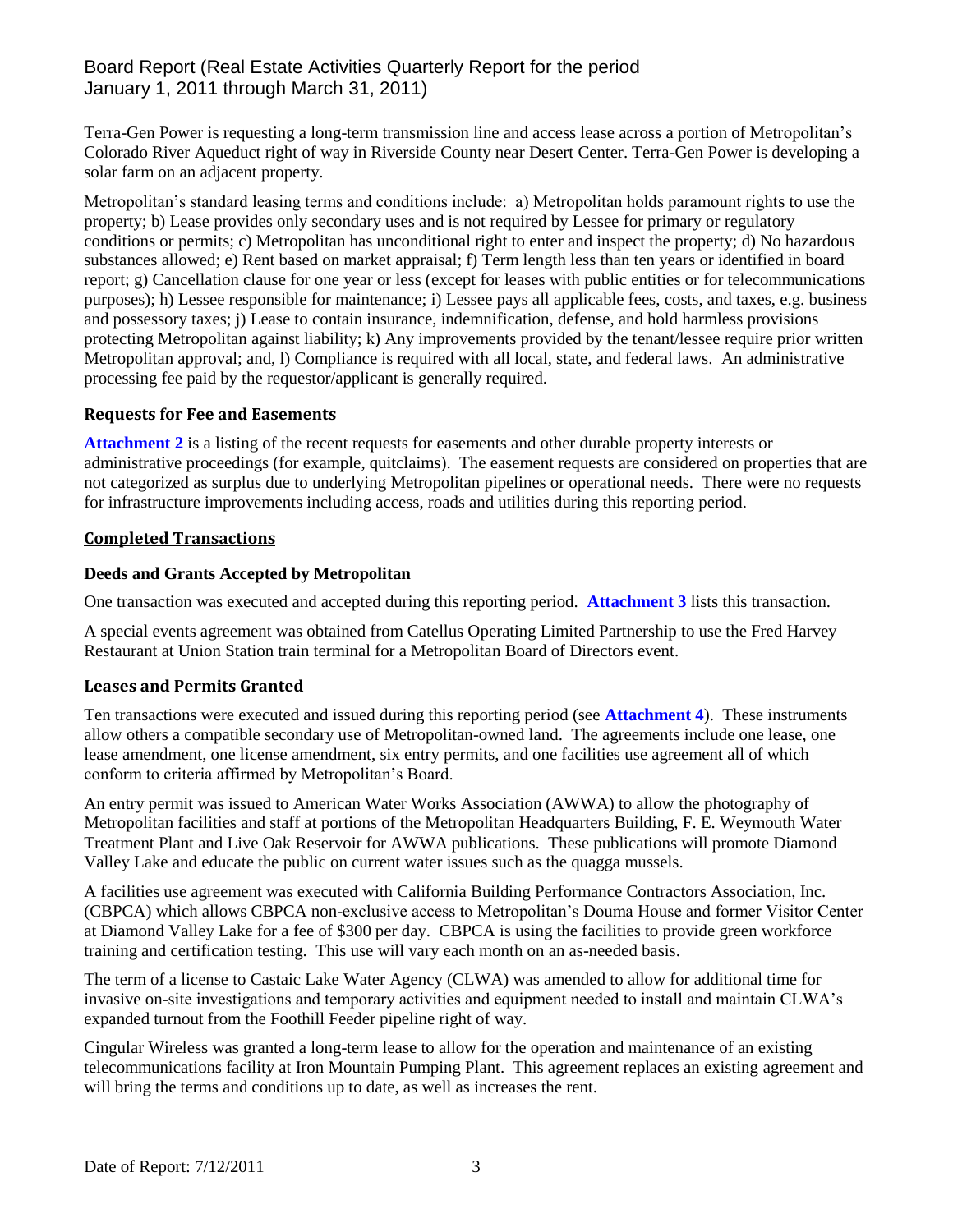# Board Report (Real Estate Activities Quarterly Report for the period January 1, 2011 through March 31, 2011)

A 4-day entry permit was issued to Jarrett Edwards Outdoors, Inc. to allow for filming of fishing activities at Diamond Valley Lake for a national television show on fishing. This show will help provide public awareness on lake rules, regulations, quagga mussel inspections and other water related information.

Marvel Eastern Productions was issued a 6-day entry permit to allow filming of scenes for the major motion picture entitled "Thor". Filming occurred at the ozone basement and contactor pipe gallery within the Joseph Jensen Water Treatment Plant.

An amendment to the lease with River Valley Ranches was executed to extend the term an additional five years, pursuant to the original terms. This lease allows for growing and harvesting irrigated crops at Metropolitan's Palo Verde Property in Imperial County.

The County of Riverside was issued an entry permit to allow for access onto Metropolitan's property near Lake Mathews to perform site inspections, environmental, biological, cultural and land use surveys for the County's proposed Cajalco Road widening project.

An entry permit was issued to Warner Bros. Television to allow for the filming of scenes for the television series "The Mentalist" in Metropolitan's courtyard patio area.

Yvonne Cooks, LLC, was issued an entry permit to allow parking at Metropolitan's Headquarters Building in conjunction with a "TruckIt Fest" event which is scheduled to be held at Union Station train terminal the first Sunday of each month.

# **Deeds Granted to Others**

**Attachment 5** lists property rights granted to others by Metropolitan. There were no transactions completed during this reporting period.

# **Right-of-Way Protection**

Staff is continuing efforts to develop strategic right-of-way protection policies, evaluate changes in right of way conditions, and assess Metropolitan's responses to reduce or remediate existing and potential future risks.

### **Metropolitan Headquarters Building**

During this reporting period, numerous events were held at Metropolitan Headquarters Building, such as the New Water Supply Annual Board Meeting, Black History Month celebration, Construction Training Classes, Pre-Construction Subcontracting Workshop and Metropolitan's Health Fitness Fair.

# **Goal**

Complete the sale of Metropolitan's Arrow Highway property in La Verne

# **Upcoming Board Item**

- Adopt policy principles for obtaining fair market value for Metropolitan's real estate assets
- Oral report on Palo Verde farming request-for-proposals
- Oral report on current annexation policies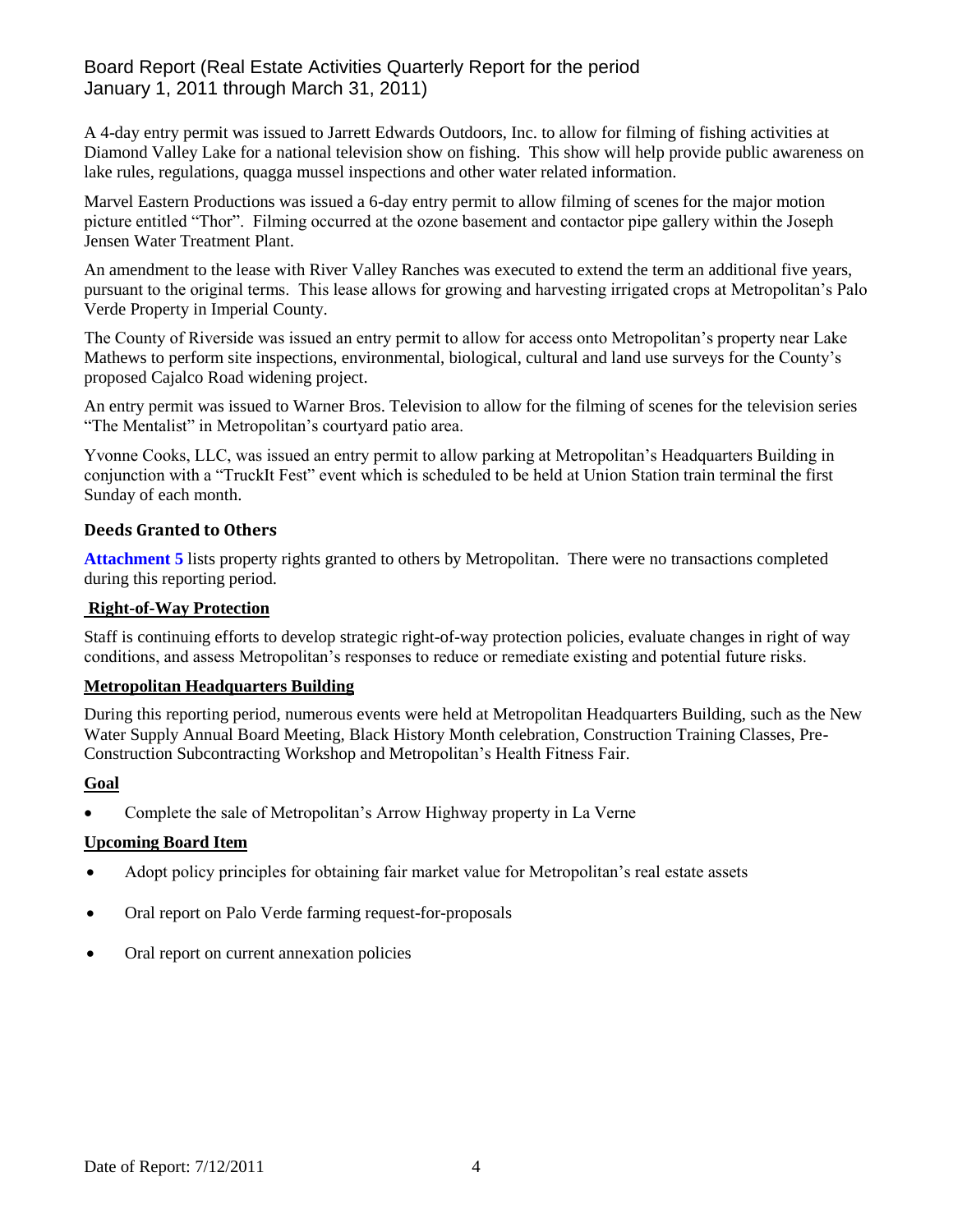#### **Requests for Long Term Leases and Licenses by Others During 3rd Quarter of FY 2010/11 January 1, 2011 through March 31, 2011**

| <b>LESSEE NAME</b>                                                        | <b>ENTITY</b><br><b>TYPE</b> | <b>ACREAGE</b> | <b>TYPE</b> | <b>TERM (YRS)</b> | <b>FEE</b>                        | STANDARD<br><b>CONDITIONS</b><br>MET (Y/N) | <b>COMMENTS</b>                                                                                                                                                                                                                                                              |
|---------------------------------------------------------------------------|------------------------------|----------------|-------------|-------------------|-----------------------------------|--------------------------------------------|------------------------------------------------------------------------------------------------------------------------------------------------------------------------------------------------------------------------------------------------------------------------------|
| Infrastructure Improvements (office space,<br>fencing, utilities, access) |                              |                |             |                   |                                   |                                            |                                                                                                                                                                                                                                                                              |
| Terra-Gen Power, LLC (RL 3163)                                            | Private                      | <b>TBD</b>     | Lease       | <b>TBD</b>        | $TBD$ <sup><math>(1)</math></sup> |                                            | Terra-Gen Power is requesting a long term transmission line and<br>access lease across a portion of Metropolitan's Colorado River<br>Aqueduct right of way in Riverside County near Desert Center.<br>Terra-Gen Power is developing a solar farm on an adjacent<br>property. |

### Parking and Other Compatible Improvements

| (vegetation, erosion control, groundcover) |  |  |  |  |  |  |  |  |  |
|--------------------------------------------|--|--|--|--|--|--|--|--|--|
| None                                       |  |  |  |  |  |  |  |  |  |
|                                            |  |  |  |  |  |  |  |  |  |
| Agricultural                               |  |  |  |  |  |  |  |  |  |
| None                                       |  |  |  |  |  |  |  |  |  |
|                                            |  |  |  |  |  |  |  |  |  |

### TBD = To be Determined

#### n/a = Not Applicable

 $(1)$  Market rent based on an appraisal plus processing fee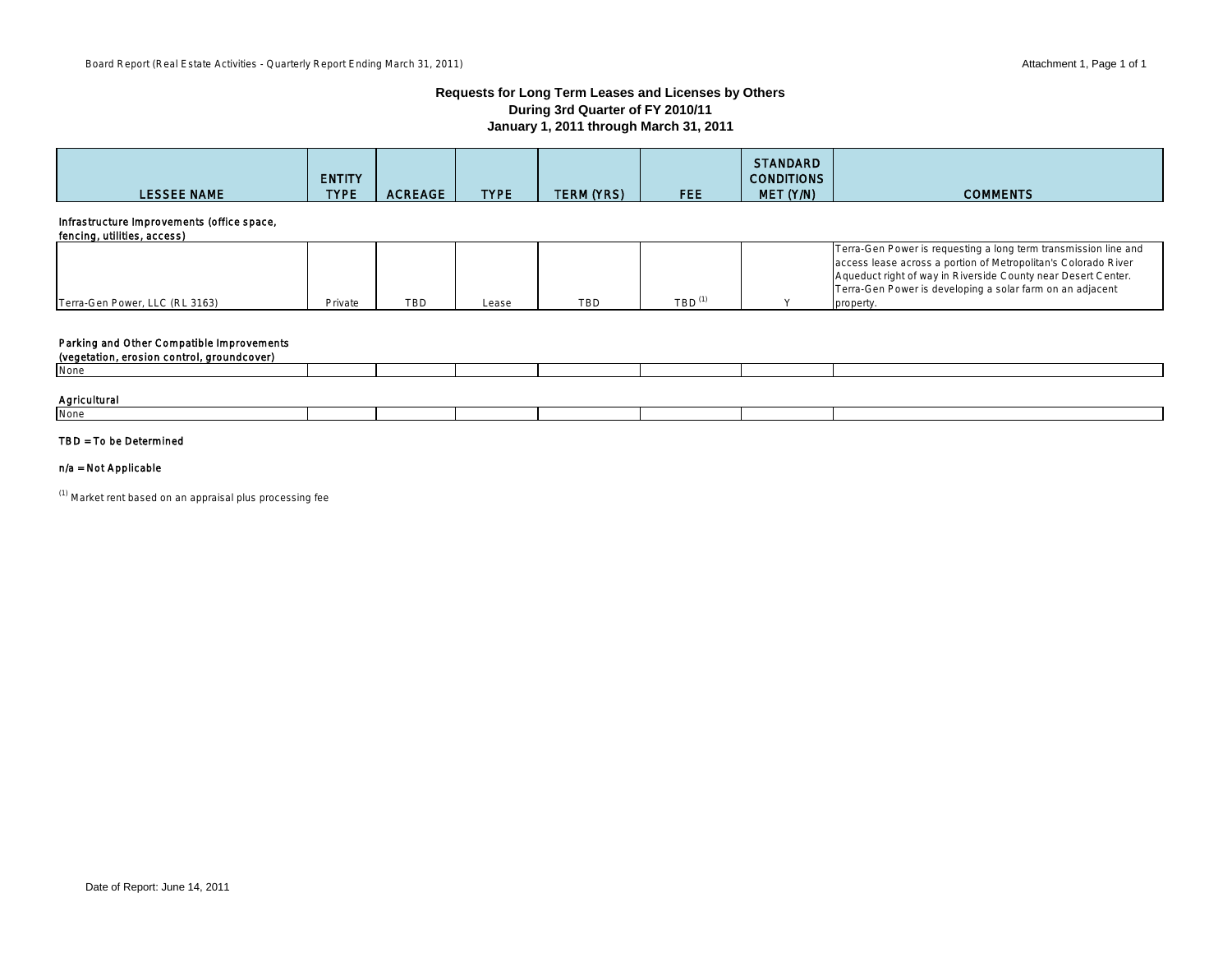#### **Requests for Easements by Others During 3rd Quarter of FY 2010/11 January 1, 2011 through March 31, 2011**

| <b>GRANTEE NAME</b>                                                             | <b>ENTITY</b><br><b>TYPE</b> | <b>ACREAGE</b> | <b>TYPE</b> | <b>TERM</b> | FEE. | <b>STANDARD</b><br><b>CONDITIONS</b><br>MET (Y/N) | <b>COMMENTS</b> |
|---------------------------------------------------------------------------------|------------------------------|----------------|-------------|-------------|------|---------------------------------------------------|-----------------|
| Infrastructure Improvements (fencing,<br>utilities, access)                     |                              |                |             |             |      |                                                   |                 |
| None                                                                            |                              |                |             |             |      |                                                   |                 |
| Parking and Other Compatible<br>Improvements (e.g. slopes, drainage,<br>buffer) |                              |                |             |             |      |                                                   |                 |
| None                                                                            |                              |                |             |             |      |                                                   |                 |

#### TBD = To be Determined

n/a = Not Applicable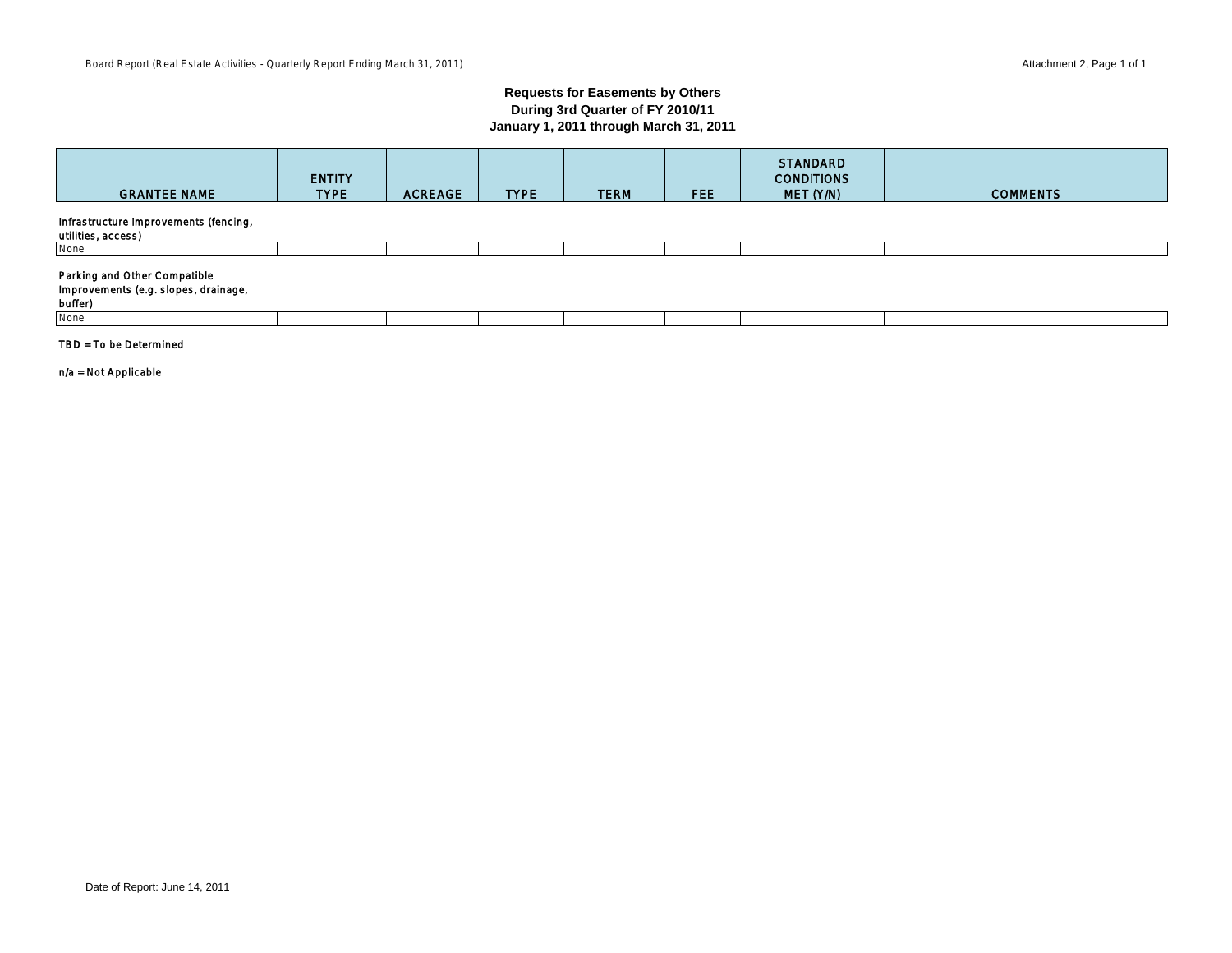#### **Deeds, Grants and Leases Accepted During 3rd Quarter of FY 2010/11 January 1, 2011 through March 31, 2011**

| <b>GRANTOR</b>                         | <b>ACREAGE</b> | <b>TYPE</b>    | <b>TERM</b> | USE                                  | <b>RECORDING DATE</b> | <b>COSTS</b> |
|----------------------------------------|----------------|----------------|-------------|--------------------------------------|-----------------------|--------------|
|                                        |                |                |             | Allows use of Fred Harvey            |                       |              |
|                                        |                |                |             | Restaurant at Union Station train    |                       |              |
|                                        |                | Special Events |             | terminal for a Metropolitan Board of |                       |              |
| Catellus Operating Limited Partnership | n/a            | Aareement      | dav         | Directors event                      | $n/a^{(1)}$           | \$4,200      |

#### TBD = To be Determined

### n/a = Not Applicable

(1) This agreement is not recorded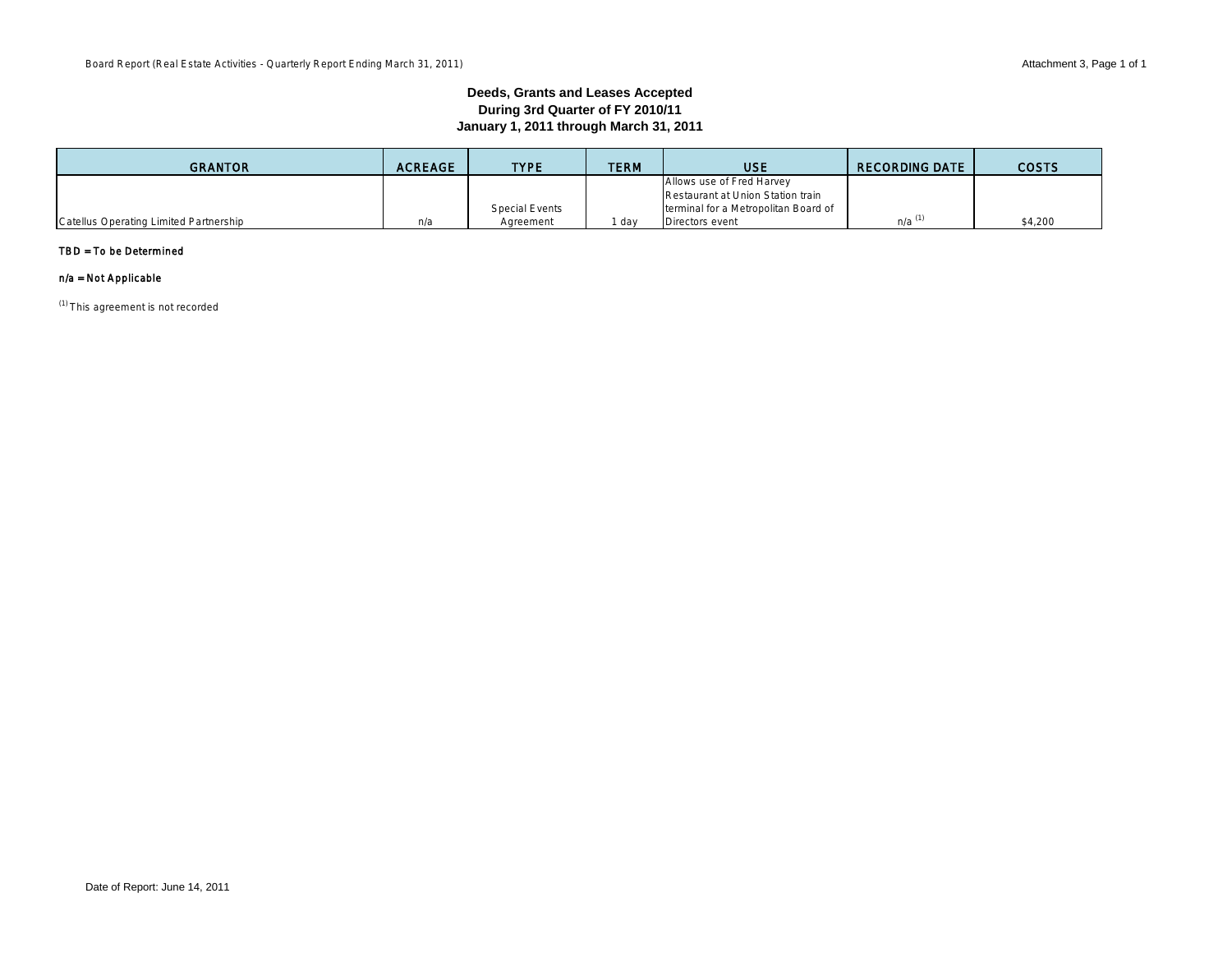#### **Leases and Permits Issued During 3rd Quarter of FY 2010/11 January 1, 2011 through March 31, 2011**

| <b>LESSEE</b>                                  | <b>ENTITY</b><br><b>TYPE</b> | <b>ACREAGE</b>       | <b>TYPE</b>           | <b>TERM</b>                | <b>USE</b>                                                                                                      | <b>FEE/RENT</b>           | <b>FREQUENCY</b> |
|------------------------------------------------|------------------------------|----------------------|-----------------------|----------------------------|-----------------------------------------------------------------------------------------------------------------|---------------------------|------------------|
|                                                |                              |                      |                       |                            |                                                                                                                 |                           |                  |
|                                                |                              |                      |                       |                            | Allows for the photography of Metropolitan facilities and                                                       |                           |                  |
|                                                |                              |                      |                       |                            | staff at portions of the Metropolitan Headquarters                                                              |                           |                  |
| American Water Works Association (AWWA)        |                              |                      |                       |                            | Building, F. E. Weymouth Water Treatment Plant and                                                              |                           |                  |
| (RL 3158)                                      | Private                      | $n/a$ <sup>(1)</sup> | <b>Entry Permit</b>   | 2 days                     | Live Oak Reservoir for AWWA publications<br>Provides CBPCA with non-exclusive access to                         | $$0^{(2)}$                | n/a              |
|                                                |                              |                      |                       |                            | Metropolitan's Douma House and former Visitor Center                                                            |                           |                  |
| California Building Performance Contractors    |                              |                      | <b>Facilities Use</b> |                            | at Diamond Valley Lake for the purpose of providing                                                             |                           |                  |
| Association, Inc. (CBPCA) (RL 3167)            | Private                      | $n/a$ <sup>(3)</sup> | Agreement             | $10$ months <sup>(4)</sup> | green workforce training                                                                                        | \$300                     | Daily            |
|                                                |                              |                      |                       |                            | Extension of term to allow for invasive on-site                                                                 |                           |                  |
|                                                |                              |                      |                       |                            | investigations and temporary activities and equipment to                                                        |                           |                  |
|                                                |                              |                      | Amendment             |                            | install and maintain Licensee's expanded turnout from                                                           |                           |                  |
| Castaic Lake Water Agency (RL 2761)            | Public                       | $0.78$ acre          | No. 1 to License      | Year to Year               | the Foothill Feeder pipeline                                                                                    | \$1,950                   | Annual           |
|                                                |                              |                      |                       |                            | Allows for operation and maintenance of an existing                                                             |                           |                  |
|                                                |                              |                      |                       |                            | telecommunications facility near Metropolitan's Iron                                                            |                           |                  |
| Cingular Wireless, LLC (RL 3134)               | Private                      | $0.06$ acre          | Lease                 | $15$ years $^{(5)}$        | Mountain Pumping Plant <sup>(6)</sup><br>Allows for filming of fishing activities at Diamond Valley             | $$2,500^{(7)}$            | Monthly          |
| Jarrett Edwards Outdoors, Inc. (RL 3172)       | Private                      | $n/a$ $(8)$          | <b>Entry Permit</b>   | 4 days                     | Lake for a national fishing television show                                                                     | $$0^{(9)}$                | n/a              |
|                                                |                              |                      |                       |                            | Allows use of various areas at the Joseph Jensen Water                                                          |                           |                  |
|                                                |                              |                      |                       |                            | Treatment Plant for filming of scenes for the major                                                             |                           |                  |
| Marvel Eastern Productions, LLC (RL 3161)      | Private                      | $n/a$ (10)           | <b>Entry Permit</b>   | 6 days                     | motion pictures entitled "Thor"                                                                                 | $$25,475$ <sup>(11)</sup> | One Time         |
|                                                |                              |                      |                       |                            | Allows for growing and harvesting irrigated crops at                                                            |                           |                  |
|                                                |                              |                      | Amendment             |                            | Metropolitan's Palo Verde property in Imperial County.                                                          |                           |                  |
| River Valley Ranches (RL 2364)                 | Private                      | 2,261 acres          | No. 1 to Lease        | 5 years $(12)$             | Tenant participates in fallowing program.                                                                       | \$209,142.50              | Semi-Annual      |
|                                                |                              |                      |                       |                            | Allows for access to perform site inspections,                                                                  |                           |                  |
| Riverside, County of, Economic Development and |                              |                      |                       |                            | environmental, biological, cultural and land use surveys<br>for County's proposed Cajalco Road widening project |                           |                  |
| Cultural Services (RL 3142)                    | Public                       | 4.065 acres          | <b>Entry Permit</b>   | 1 year                     | near Lake Mathews                                                                                               | \$1,500                   | One Time         |
|                                                |                              |                      |                       |                            | Allows use of Metropolitan Headquarters Building                                                                |                           |                  |
|                                                |                              |                      |                       |                            | courtyard patio area for filming scenes for the television                                                      |                           |                  |
| Warner Bros. Television (RL 3159)              | Private                      | $n/a$ (13)           | <b>Entry Permit</b>   | 1 day                      | series "The Mentalist"                                                                                          | $$3,500$ <sup>(14)</sup>  | One Time         |
|                                                |                              |                      |                       |                            | Allows use of parking areas at 700 North Alameda                                                                |                           |                  |
|                                                |                              |                      |                       |                            | Street for a "TruckIt Fest" event held at Union Station                                                         |                           |                  |
| Yvonne Cooks, LLC (RL 3166)                    | Private                      | $n/a$ $(15)$         | <b>Entry Permit</b>   | 6 days (16)                | train terminal                                                                                                  | $$6^{(17)}$               | Per Vehicle      |

#### TBD = To be Determined

#### n/a = Not Applicable

(1) Temporary use of areas at three Metropolitan facilities

<sup>(2)</sup> Fee waived due to mutual benefits derived from photos being used in AWWA publications, which will promote Diamond Valley Lake and educate the public on water issues such as the quagga mussels

(3) Temporary use of areas within Metropolitan's Douma House and former Visitor Center

<sup>(4)</sup> Amount of use will vary each month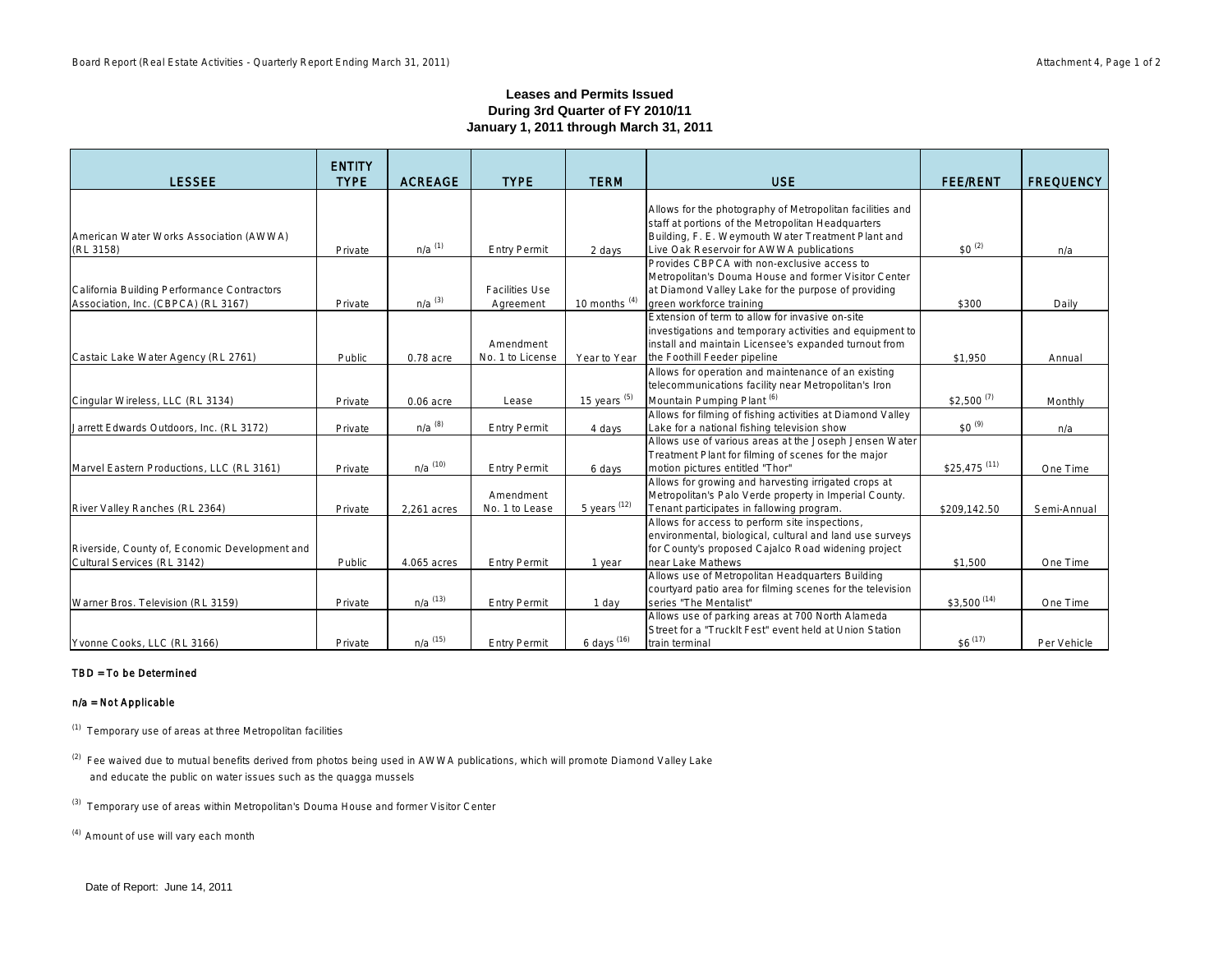#### **January 1, 2011 through March 31, 2011 Leases and Permits Issued During 3rd Quarter of FY 2010/11**

- $(5)$  Initial term is 5 years with two 5-year options to review; total term is 15 years
- $<sup>(6)</sup>$  This agreement replaces an existing agreement and will bring the terms and conditions up to date, as well as increases the rent</sup>
- (7) There is an additional \$1,500 annual road maintenance fee
- (8) Temporary use of areas at Diamond Valley Lake
- <sup>(9)</sup> Fee waived due to mutual benefits derived from the television show providing public awareness on lake rules, regulations, quagga mussel inspections and other water related information
- (10) Use of areas within Joseph Jensen Water Treatment Plant including portions of the ozone basement and contactor pipe gallery
- $<sup>(11)</sup>$  Fee included an additional \$15,000 refundable security deposit which was collected and subsequently returned</sup>
- (12) Initial lease terms allows for one 5-year extension
- (13) Temporary use of portions of Metropolitan Headquarters Building courtyard patio area
- (14) Fee included an additional \$3,500 refundable security deposit which was collected and subsequently returned
- <sup>(15)</sup> Temporary use of parking spaces at Metropolitan Headquarters Building
- (16) Entry permit effective for a portion of the first Sunday of each month from March through August 2011
- $(17)$  Fee is \$6 per vehicle subject to final count at completion of each event, up to a maximum of 600 spaces. One time processing fee of \$1,500 collected over the 6 month period (\$250 per event)